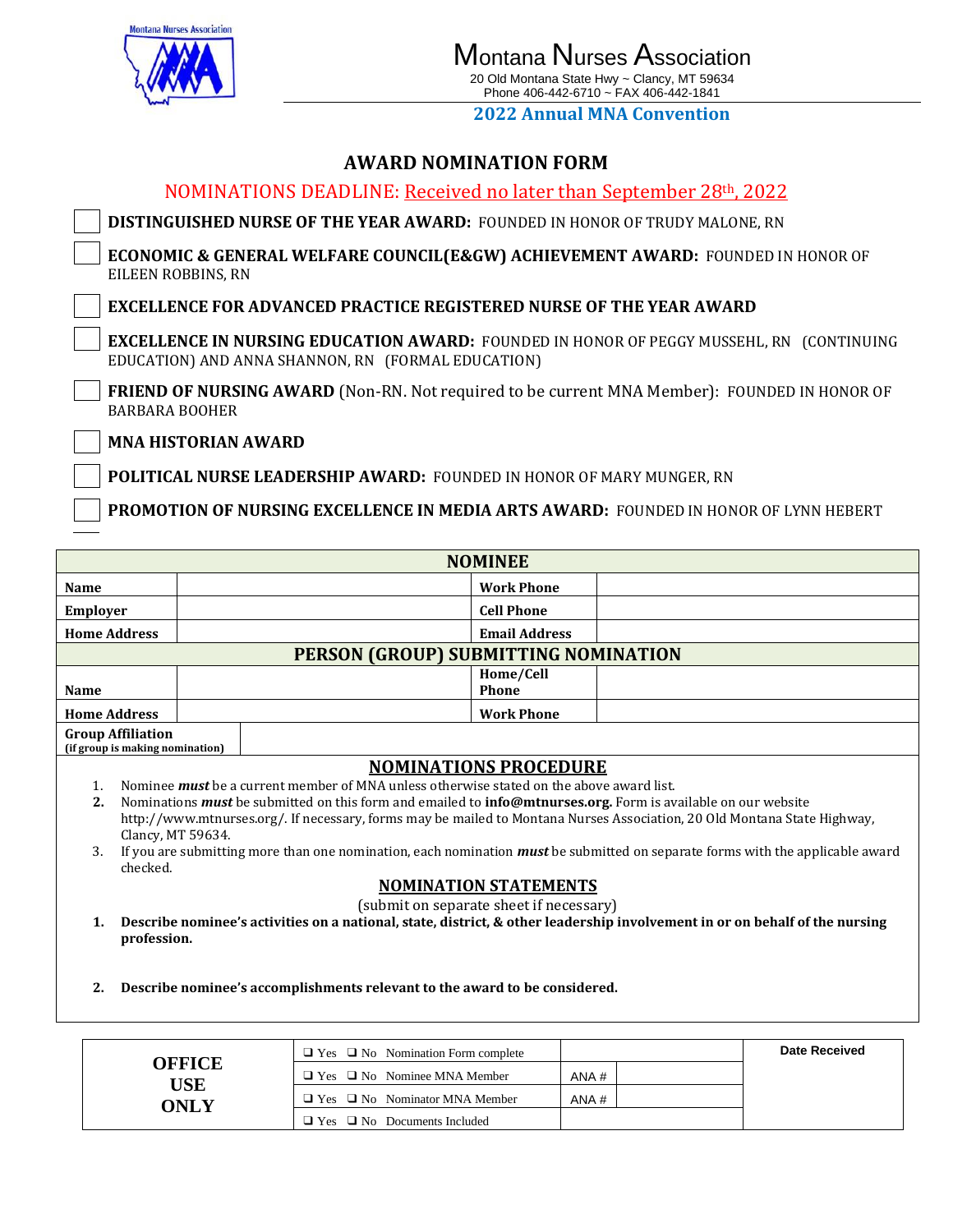# **Award Criteria and Founders**

## **\*Distinguished Nurse of the Year Award – Founded in honor of Trudy Malone, RN**

This award recognizes a member of MNA for outstanding contributions made to professional nursing. A candidate must:

- Demonstrate dynamic leadership in promoting excellence in nursing,
- Demonstrate the knowledge of current issues in relation to the goals of the nursing profession,
- Show a keen awareness and commitment to professional nursing ethics,
- Initiate positive action toward the improvement of patient care,
- Demonstrate the ability to work well with other members of the health care team.

## **\*Economic & General Welfare Achievement Award – Founded in honor of Eileen Robbins, RN**

This award recognizes a member(s) of MNA at the local unit level who has influenced their work setting through collective bargaining activities. A candidate must:

- Demonstrate commitment to professional nursing via individual practice competency and continuing educational growth,
- Use contract language to define, monitor, and enhance nursing practice in the work environment,
- Function as an active leader within the local unit through past or present elected office and committee participation.

# **\*Excellence for Advanced Practice Registered Nurse of the Year Award**

This award recognizes an APRN member of MNA who has demonstrated excellence in their practice specialty area and who has made significant contributions to health care and the professional growth of APRNs. A candidate must:

- Demonstrate excellence as an APRN and as a role model for other APRNs and the nursing profession in general,
- Be involved as a preceptor, educator, advocate, in the political arena, etc.,
- Have made a significant contribution to the improvement of health care for individuals, families or communities,
- Be creative in his/her approach to nursing care,
- Have a positive effect on clients and on colleagues,
- Utilize current research in practice.

## **\*Excellence in Nursing Education Award – Founded in honor of Peggy Mussehl, RN (Continuing Education) and Anna Shannon, RN (Formal Education)**

This award recognizes a member(s)/staff of MNA for professional nurse contributions in the field of either formal education and/or continuing education. A candidate must:

- Have significant involvement and commitment to advancing nursing education,
- Expand the body of nursing knowledge through research or other scholarly activities,
- Challenge learner to achieve optimal level of accomplishment.

# **\*Friend of Nursing Award – Founded in honor of Barbara Booher**

This award recognizes a non-nurse who has advocated for and/or significantly advanced nursing in Montana. The candidate must:

- Show significant long-term contributions made by a non-nurse to Montana's professional nursing community,
- Facilitate significant accomplishments for the Association,
- Play a key role in assisting major successes within the professional nursing community.